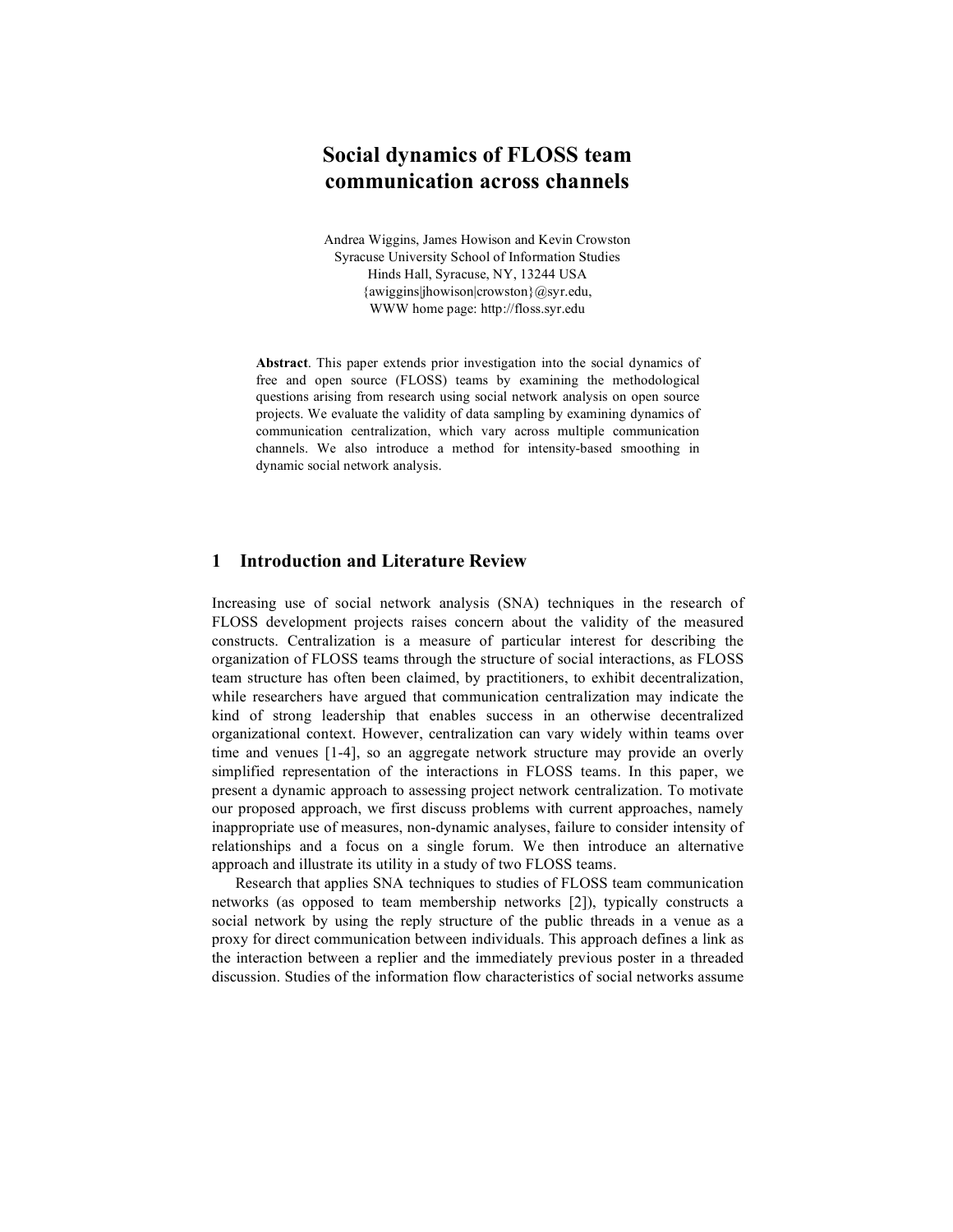that information flows point-to-point, but depending on the mailing list structure, actual message recipients may include all project participants, all previous posters to the thread rather than only the immediately previous poster. The broadcast structure of most of these communication channels therefore restricts the choice of SNA measures that are meaningful, as the potentially public nature of the messages clearly violates the assumptions of standard brokerage measures such as betweenness centralization [5], among others. Following [1], we therefore use outdegree centralization [6] as a whole-network measure of inequality of communicative contributions in the network. High values indicate that a few individuals respond to many more participants, while lower values indicate a more equal sharing of communicative work.

Time also presents several challenges for working with these data; all communication networks are sensitive to validity problems from collapsing events over a long period of time. While aggregating events over time is more analytically tractable, it often masks meaningful dynamics and typically fails to retain information about the intensity of relationships [1,3]. We therefore develop a dynamic analysis of the network. Dynamic analysis requires sampling a time series of snapshots of the networks, based on the time-stamp assigned to the message upon receipt by the message server.

Periods without any communications are surprisingly common, and this presents a further analytical challenge, as a lack of observations does not necessarily equate to a lack of network structure in the community; people may still have on-going relationships even if they haven't spoken for a month. This problem is typically addressed in time-series analysis through smoothing, in which data are divided into overlapping snapshots and sampled in windows (e.g., of 90 days) moving the window forward by a fixed unit (e.g., by 30 days) for each observation [1]. Using a 90-day sliding window, however, means that a single dyad may be reflected in up to three consecutive snapshots; window size is selected to assure that enough observations are present for most forums to generate analysis data for each time period.

A comparison of the effects of smoothing on communication network centralizations is shown in Figure 1; effective smoothing reduces the standard deviation of the network centralizations, but is problematic in that it tends to inflate the mean value. In addition, it tends to "shift" the observations of dynamics forward in time, so that a peak observed in February 2005 with the 30-day window, in Figure 1, only becomes evident in March 2005 with 60-day smoothing, and does not appear until April 2005 when 90-day smoothing is applied.

Intensity of relationships introduces another challenge for SNA in communication networks, for which it has long been known that the strength of ties affects the interactions between individuals [7]. Like most SNA measures, the standard interpretation of outdegree centralization evaluates the centralization of a dichotomous network, those in which ties are either present or absent between any pair of dyads. The measures assume binary relationships because they are designed to evaluate abstract relationships as opposed to the individual communications that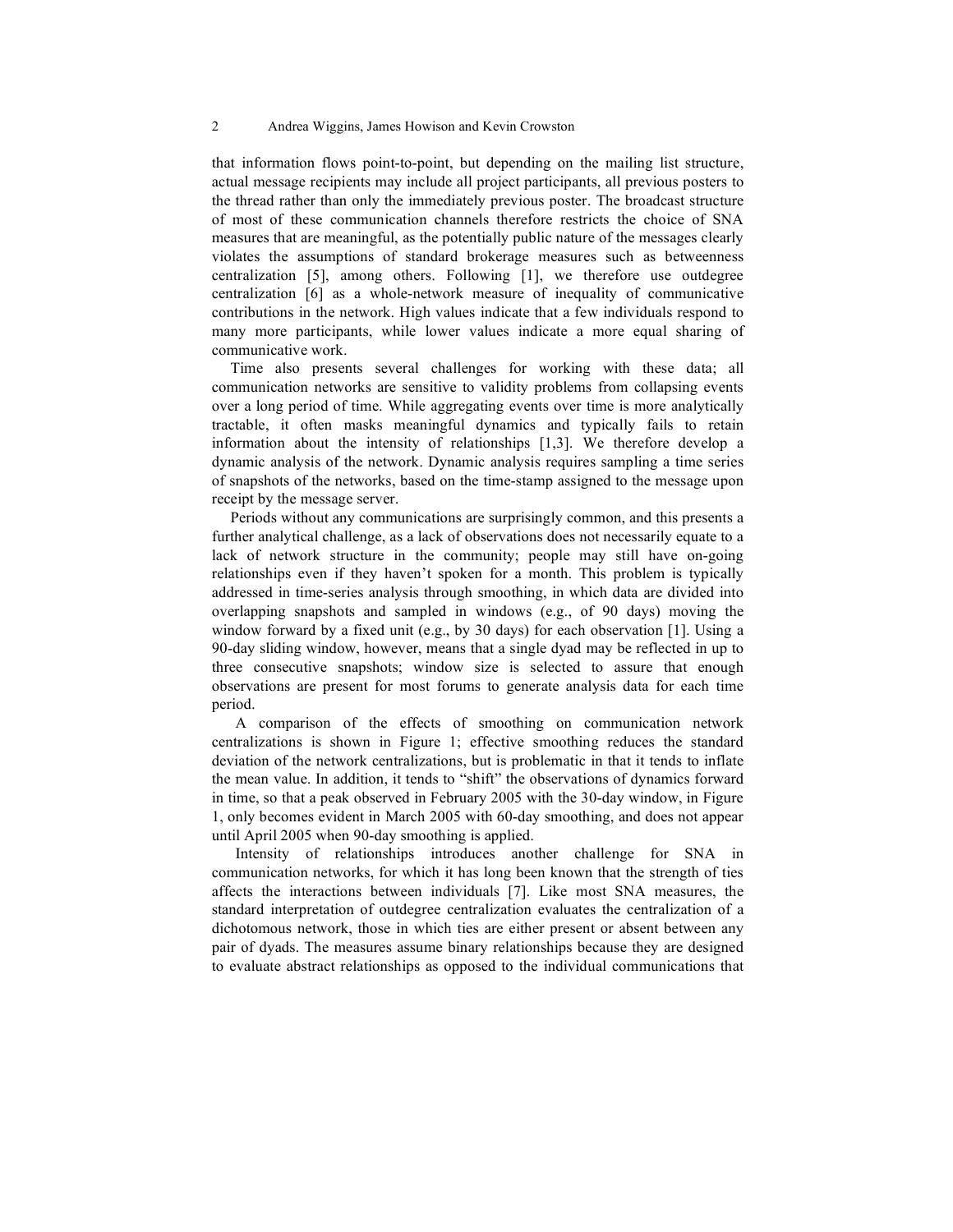

Fig. 1. Comparing the network centralizations observed with different smoothing windows demonstrates the noise reduction from smoothing, such as the period between May and September of 2003. The effect of smoothing also evident for months when no data were available, such as in May 2005, or were very sparse, as in February through April of 2005. For these data, using 90-day periods instead of non-overlapping 30-day periods reduced the standard deviation of the centralizations from 0.14 to 0.12, and increased the mean value from 0.22 to 0.26.

researchers use as a proxy for relationships. In a communication network, a dichotomous representation is a reduction of the available source data.

Most approaches that preserve the information about intensity of interactions in networks employ edge weightings based on unit weighting. Unit weighting increases the weight of each edge by incrementing the edge value by a fixed unit for each message between a pair in the network sample. Node strength is another option for evaluating centrality with this edge weighting method [8], which indicates the volume of activity in dyadic pairs but assumes a fixed value to each interaction. As few robust measures utilize edge weights, the usual compromise dichotomizes networks based on threshold criteria. This allows the analysis of weighted networks using measures that assume dichotomous relationships, but further complicates interpretation by the necessity of selecting threshold criteria, which can be sensitive to such factors as the size of the data sample.

Finally, there are validity considerations inherent in the selection of venues for data sampling. Bug trackers, email lists, and forums have all been used individually for studies of communication networks, but these venues have important differences in function and audience that may affect their interaction dynamics. Many analyses of FLOSS networks analyze only one communication channel to represent the activity of the entire project community. Howison et al. [1] explored the potential for identifying leadership through patterns of contribution to communications, but noted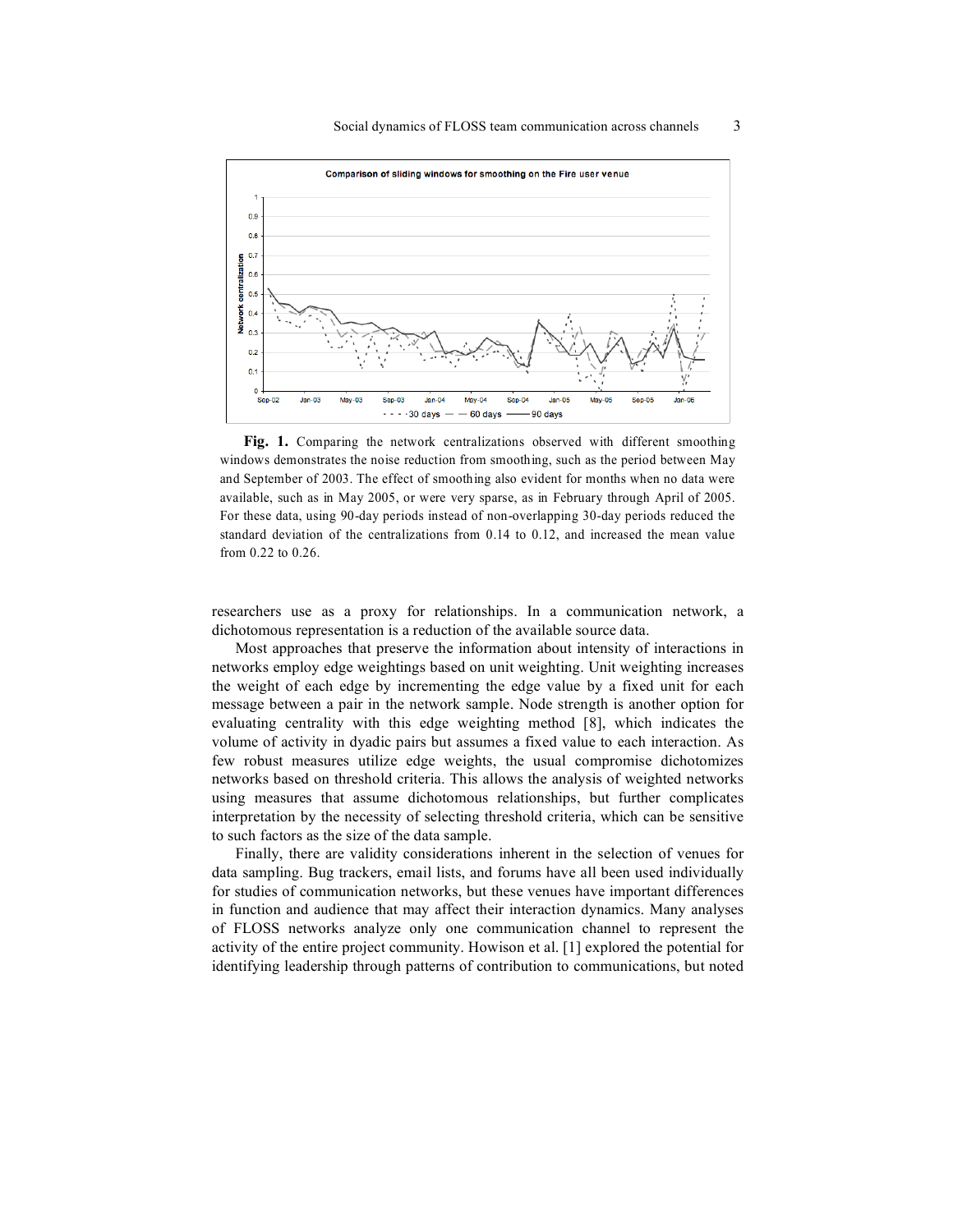that development contribution is also considered a strong leadership indicator in FLOSS project teams. Despite theoretical reasons for sampling in particular channels, such as bug trackers or developer email lists, examining the social dynamics of project groups from the perspective of only one communication channel presents an incomplete view of project participation [9]. If we take contribution as a proxy for leadership behavior, we still cannot assume that leadership will be evident in only one of several channels of communication. Participation in bug-fixing, for example, may represent a different form of leadership than participation on a developer or core email list. It is therefore reasonable to expect variance in the communication dynamics of user-oriented and developer-oriented venues, and in discussion-oriented versus bug-fixing venues, which poses a potential threat to convergent validity in FLOSS studies that use SNA methods.

### **2 Data and Methods**

In this section of the paper, we present an intensity-based smoothing method to address challenges with dynamic SNA in communication networks and to mitigate the effects of the overlapping window of observations. In our method the recency of a message affects its salience in an ongoing dynamic structure. From this perspective, a more recent interaction has more impact on the current state of communications in each snapshot than an interaction from the very beginning of the time window selected for analysis.

We then examine the validity of venue selection in the following section by comparing the dynamics of communication in multiple venues within projects to determine whether the centralizations of these communication channels show correlated, comparable patterns of change over the course of the project lifespan. Finally we cautiously interpret these measurements for substantive findings in a comparison between two FLOSS projects.

#### **2.1 Sample Selection and Raw Data**

Our analysis focuses on the communication patterns in two projects, Fire and Gaim. These projects are similar in that they are both community initiated multi-protocol instant messaging clients but differ in their ability to sustain project success. Gaim was founded in 1999 as a Linux AOL messenger client and has continued to grow, eventually being ported to all major Operating systems (Windows and Mac OS X). In early 2006, Gaim changed its project name to Pidgin; our data is selected from the period from the founding of the project in November 1999 until the name change in April 2006. Fire was founded in 2001 on Mac OS X and was initially quite successful, but eventually faced difficulties and made its final release in 2006. Our analysis uses the entire range of Fire's active development lifespan, from 2001 through March 2006.

<sup>4</sup> Andrea Wiggins, James Howison and Kevin Crowston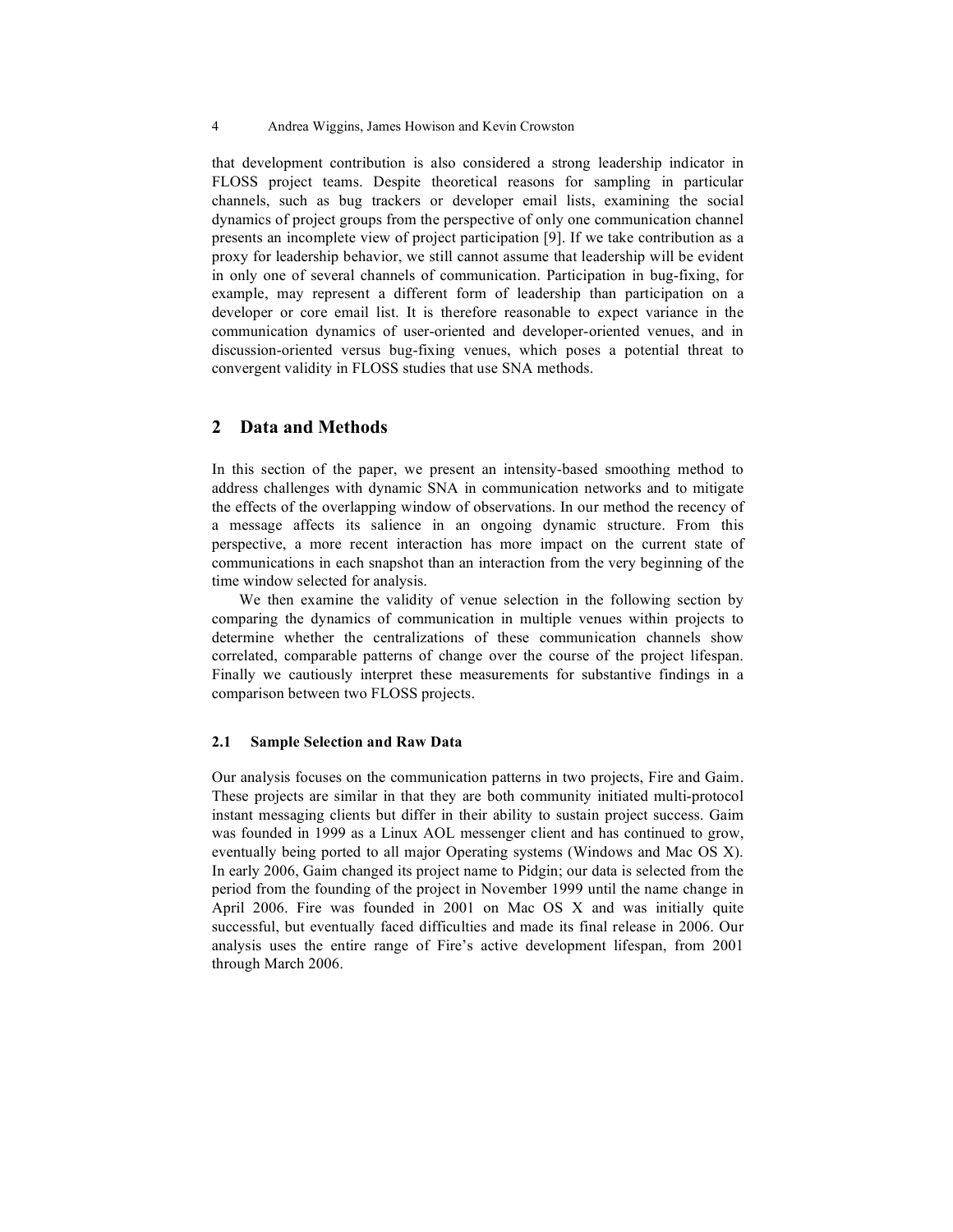For each of these projects, communications in the form of email lists, forums, and trackers were obtained from the publicly available FLOSSmole [10] and Notre Dame Sourceforge repositories<sup>1</sup>, which collected them from SourceForge. These data were imported into a database (now available through FLOSSmole) to allow automated analysis. For the Fire project, the communication channels included two trackers, two developer email lists and one user-oriented email list; for Gaim, the channels included four trackers, a user forum, and two developer email lists.. For the purposes of comparison, we aggregate individual communications channels into audience-based communication venues because these venues support different types of activities (e.g. discussing programming questions versus user support [9]), making it reasonable to expect that the communication patterns will differ for these groupings of venues.

#### **2.2 Operationalization**

To implement intensity-based smoothing for communication dynamics, we developed an original exponential decay function that assigns a weight to each interaction based on its recency and then sums the individual interaction weights to find the edge weight for each dyad. The edge weight decay function shown below is calculated using three dates for each event; the beginning  $(t_1)$  and end dates  $(t_n)$  for the period, and the date of the event  $(t<sub>e</sub>)$ . The function uses a rate parameter *r*, determined by the recency of the message event within the total time period *t*, to scale the value of the message weight *w*: Let  $t = t_n - t_1 + 1$  and  $t_{elapsed} = t_e - t_1 + 1$  such that  $r = (t - t_{elapse})/t$ . Interaction weights *w* are given by  $w = e^{(-t n(t)*r)}$  and the interaction weights for each dyad are summed for the edge weight. This assigns the oldest messages in the period a weight that approaches zero, and messages sent on the final day in the period receive a weight of one.

The exponentially decayed weighting is intended to reduce the effects of overlapping windows for data smoothing. To maintain the analytic value of the outdegree centralization measure, the edge weights were subject to a dichotomization threshold so that only edges with values at or above the 0.8 quantile were used to calculate centralization. This threshold selection was made based on sensitivity analysis on a subset of the data and likely affects the effectiveness of the weighting function; an exhaustive comparison of threshold options is a task for future research. Tests comparing the exponentially decayed weighting compared to unit weighting at this threshold saw no effects when applied to a very large data set, such as the Gaim data. Applied to the Fire venues, however, the exponentially decayed weighting showed some variations from the unit weighting, particularly in the less active developer venues, where the correlation between unit and exponentially decayed edge weightings was only 0.86.

The value of exponential edge weighting is best demonstrated on sparse data, for which it provides better smoothing than absolute dichotomization; the venue that

<sup>1</sup> http://www.nd.edu/~oss/Data/data.html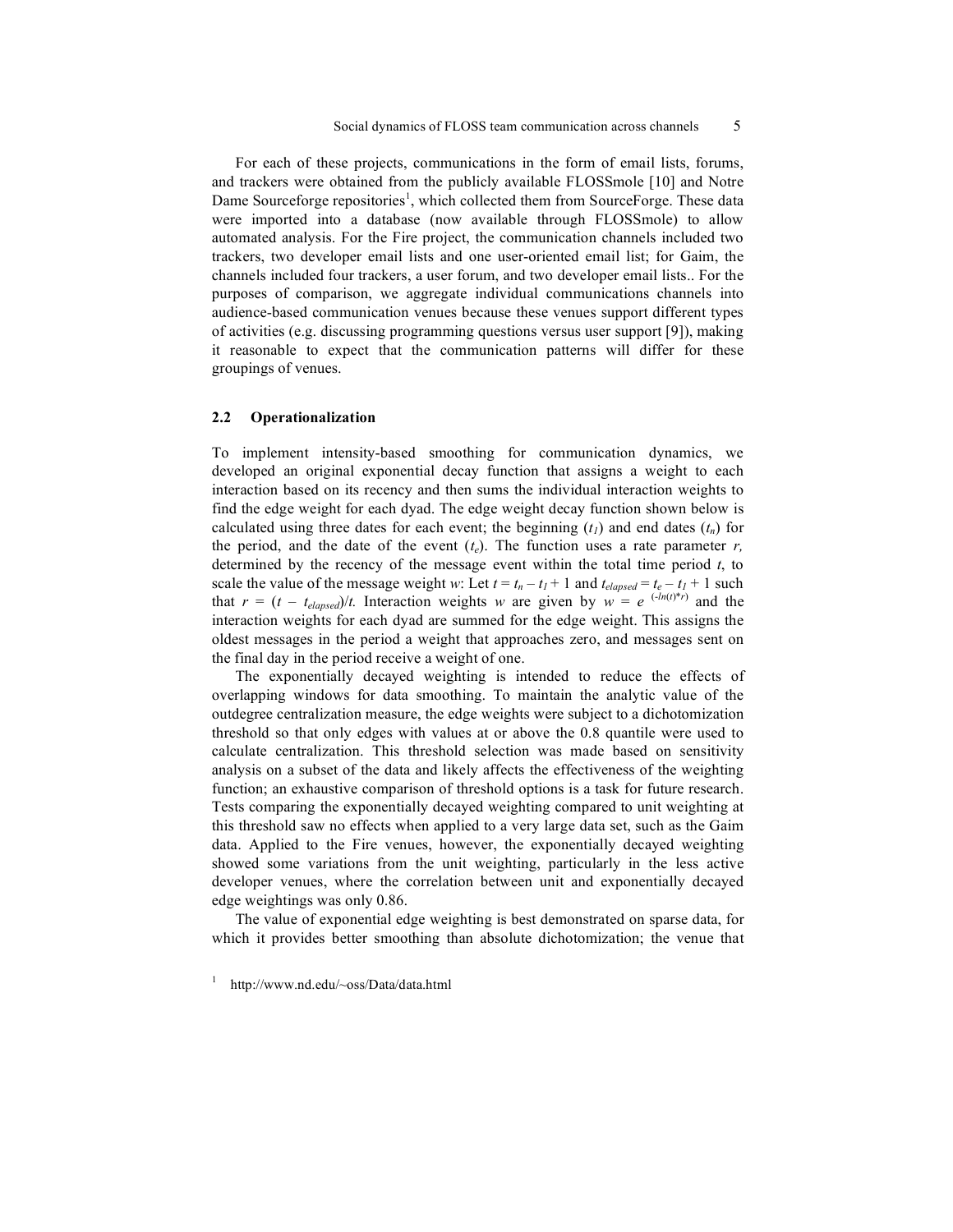showed greatest effect from the use of exponential weighting was also the least active overall. In addition, the exponential weighting better reflects sudden changes in levels of activity from period to period which might otherwise be masked by the use of a unit-weighted smoothing window. Preserving this type of dynamic is beneficial when evaluating the changes to network centralizations. Figure 2 shows the differences between this method and the absolute unit dichotomization method for one email list.



**Fig. 2.** Comparing network centralizations with absolute unit weighting and exponentially decayed weighting shows no differences for periods of time with higher activity levels, but the exponentially decayed weighting provides better smoothing during periods when there is very little activity.

The dynamic network analysis was performed using a scientific workflow tool, Taverna Workbench, which enabled the development of data analysis workflows that take advantage of modular design and utilize built-in iteration strategies to accomplish a series of data processing tasks over a number of project forum data sets. The workflow used in this analysis was designed to parse mailing list messages into graphs of network centralization over time, depicted in Figure  $3<sup>2</sup>$ . While a brief series of virus messages in one of the venues, identified during content analysis for a separate study, could not be excluded from the current analysis and causes a small effect on one channel, this automated method enabled repeatable analysis of large data sets. For example, the Gaim data set included over 41,000 events in the user forum, over 30,000 events in the developer venues, and about 20,000 events in the trackers.

<sup>2</sup> The workflows and XML records of the workflow runs used to produce the analysis are available at http://ossmole.svn.sourceforge.net/viewvc/ossmole/taverna-workflows/sna/. The workflow is explained in detail in a companion paper proposing a demonstration of the Taverna tool [11].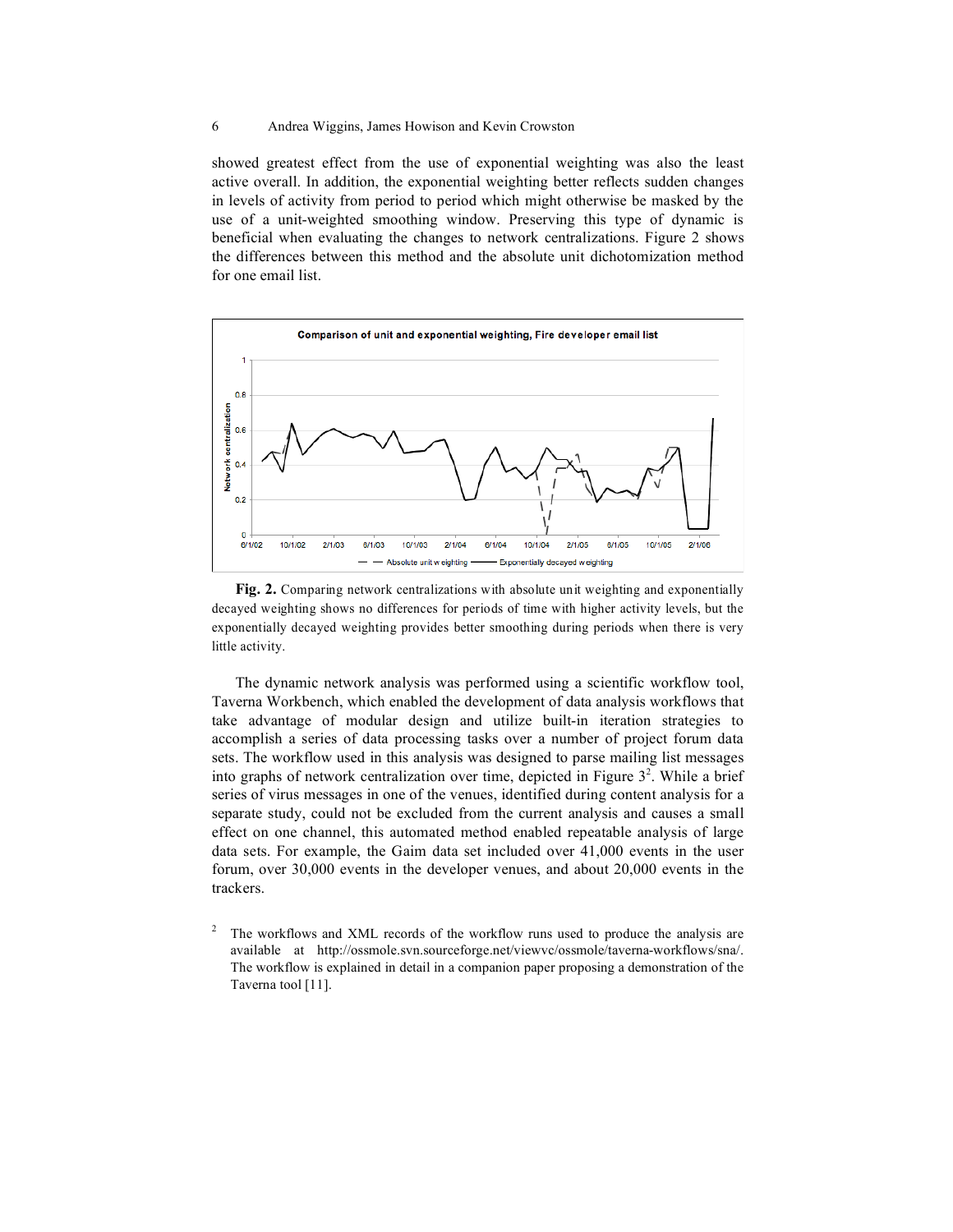

**Fig. 3.** Taverna Workbench analysis workflow to extract FLOSS message data based on user-provided project name and data sampling time frame for analysis and return an irregular time-series plot of network centralizations. See [11] for details.

## **3 Communication Venues**

To examine communication centralization trends across the venues within each project, and between projects, we compare time series analyses for the two projects. Exponentially decayed smoothing was applied to monthly periods with a 90-day overlapping sliding window for the user, developer and tracker venues in both projects. Each project shows different dynamics in each venue; while both projects tend toward greater decentralization in communications over time, they display varying patterns of interaction. This variation is evident in the correlations between the communication venues within each project.

In three venues for the Fire project (Figure 4) there are comparable mean values for network centralization of trackers and developer email lists (Figure 5). The user email list had a lower average centralization, which reflects the larger and more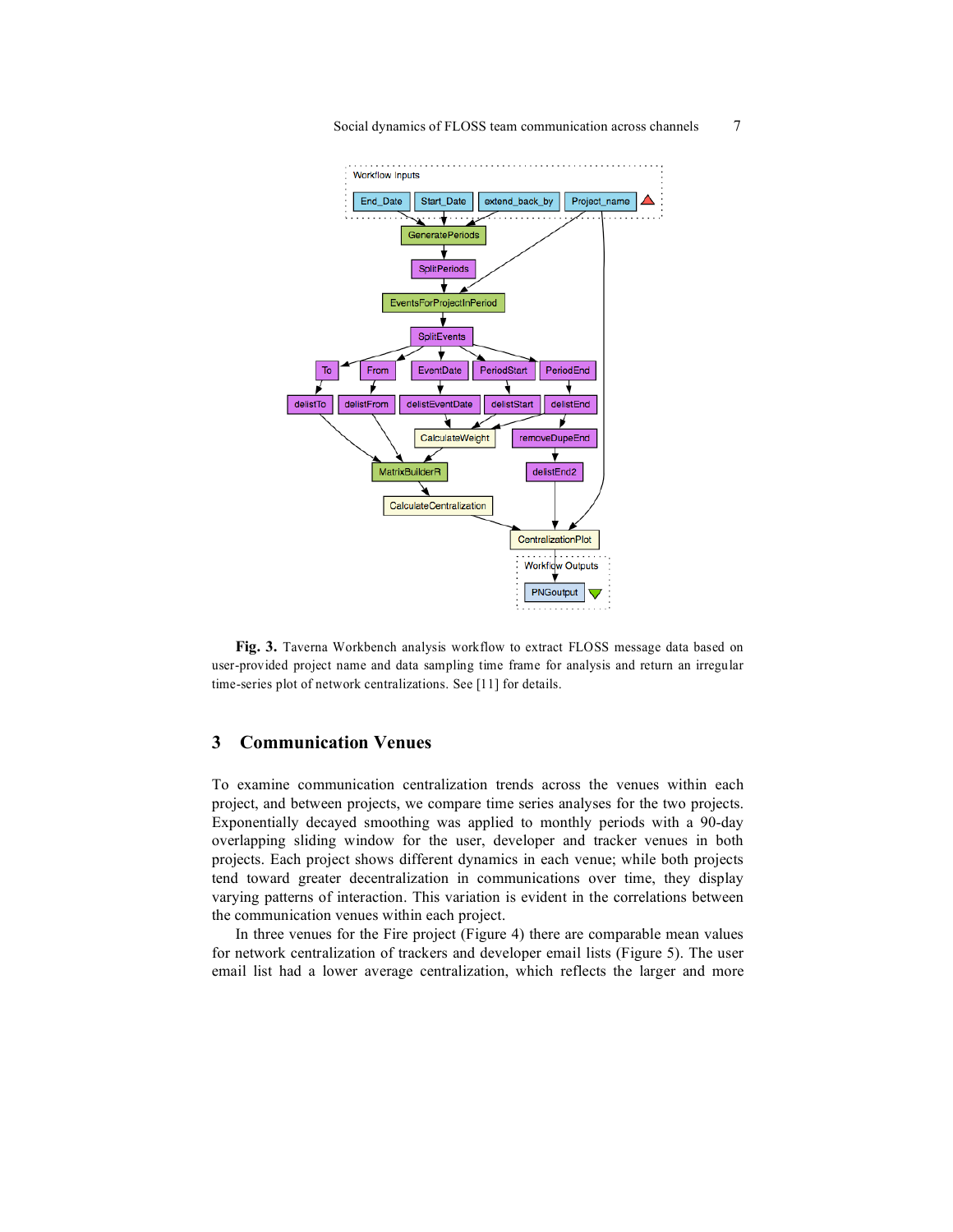diverse group of message respondents. The standard deviations of the centralizations are similar for the user and developer venues but higher for trackers due to a spike in centralization values in December of 2005, which affects the values for the following two months due to the sliding window. The sudden change from a very decentralized structure to a highly centralized structure in December of 2005 originates in the feature requests tracker, when one individual closed 279 bugs in a very short period of time. This was most likely in preparation for the end of project development activity, as the final release of Fire followed three months later.



**Fig. 4.** Communication networks in different venues for the Fire project showed different dynamics over time, although all of the venues show a trend toward increasingly decentralized communications. The tracker shows an interesting exception to this trend just prior to the end of the project activity.

Excluding this period of unusually high centralizations, the mean and standard deviations of the tracker centralizations are comparable to those for the email lists, shown in Figure 5. This may imply some level of regularity across these different venues, and there is an overall downward trend in each venue as communications become increasingly decentralized. Despite these similarities, the three Fire communication venues clearly display different dynamics over time; the correlations in Table 1 show that the developer and user venues are most similar, while the developer venue and the trackers were negatively correlated.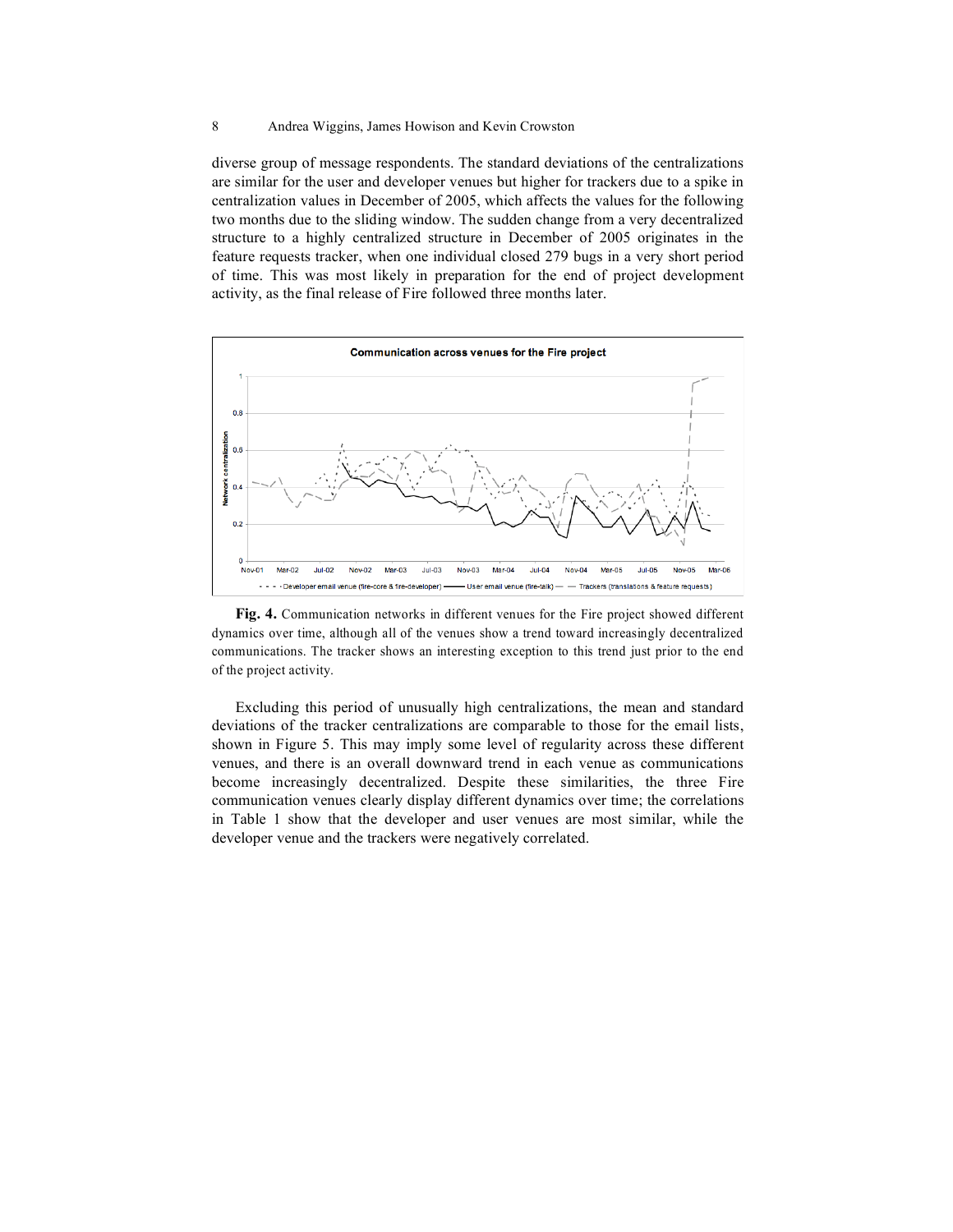

**Fig. 5.** The distributions for the Gaim and Fire network centralizations show similarity in the summary statistics for the trackers and user venue in Gaim that do not appear in Fire. For each project the user venues have lower centralizations than the developer venues.

Gaim also shows different communication dynamics in different venues (Figure 6); the average centralizations are lowest for the user forum and highest for the developer list, which has a smaller number of participants. The standard deviations of the centralizations for the user forum and the tracker are comparable, while the standard deviation for the developer list was much lower, and visual inspection of the centralization trends reflects a more varied participation dynamic in the user forum and trackers. Periodic spikes in tracker activity appear to indicate project "housecleaning" much like the phenomenon observed at the end of the Fire project, as there were several periods during which a large number of bugs were closed. If these large batches of bug closing were conducted by one (or very few) individuals, as appears to be the case, this would generate the observed highly centralized network structures.

| highlight differences in the project communication dynamics. |                |                    |               |  |
|--------------------------------------------------------------|----------------|--------------------|---------------|--|
| Project                                                      | User-Developer | Developer-Trackers | User-Trackers |  |
| Fire                                                         | 0.62           | $-0.03$            | 0.21          |  |

**Table 1.** Correlations of centralizations between communication venues in Fire and Gaim highlight differences in the project communication dynamics.

Gaim 0.17 0.57 0.57 0.57

Gaim's user and developer venues both bear greater similarity to the trackers than to one another (Table 1). This is very different from the correlations for Fire, where the user and developer venues are most alike, and may indicate different uses of these venues by the project participants. One possible explanation for this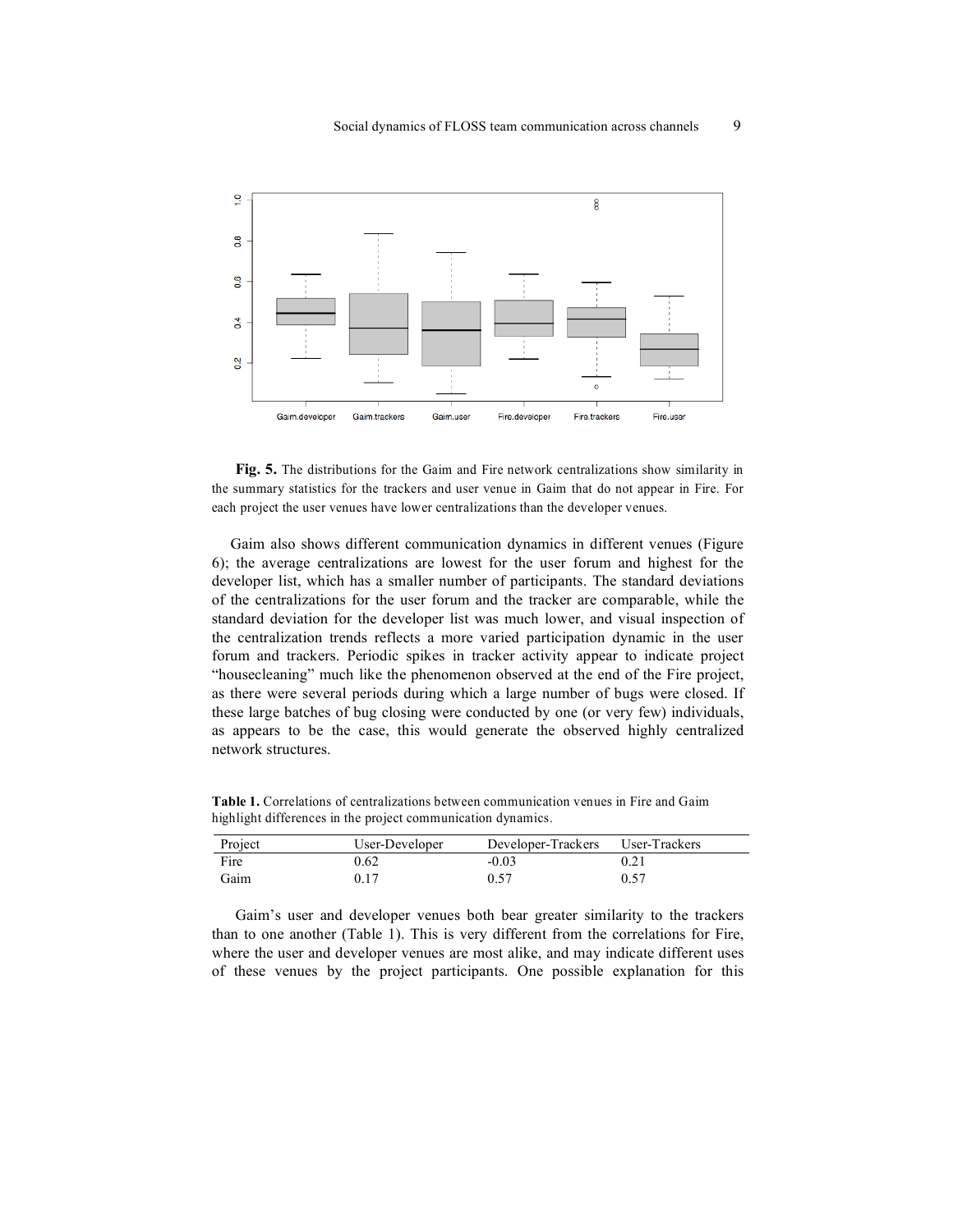difference between the projects is that both the user and developer venues were email lists for the Fire project, while the user venue in Gaim was a forum. However, this would not explain the very different correlations between activity in developer venues and trackers, or the similarity of the Gaim trackers to the user and developer venues.

The Gaim venues also show a trend toward decreasing centralization of communications, but the end of the data sample appears to show a more stable range of centralization values. This is confirmed by lower standard deviations for the user and tracker venues, both shifting from approximately 0.18 to 0.9 during the final two years, suggesting that more stable communication patterns have emerged in these venues as the projects matured. At the same time, the developer venue shows little change to standard deviations throughout the project lifespan, which may indicate a different strategy for moderation of development activities over time.



**Fig. 6.** Communication networks in different venues for the Gaim project also display different dynamics over time; the centralizations for both the user and developer venues were more strongly correlated with the trackers than with one another.

## **4 Discussion**

The use of an intensity-based smoothing assists most with smoothing sparse data; however, the necessity for dichotomization introduces another complication with respect to sensitivity to threshold values, and loses much of the information on the strength of relationships. The selection of smoothing window length may also play a role in the effectiveness of effectiveness of the exponentially decayed weighting, and is another topic for future research.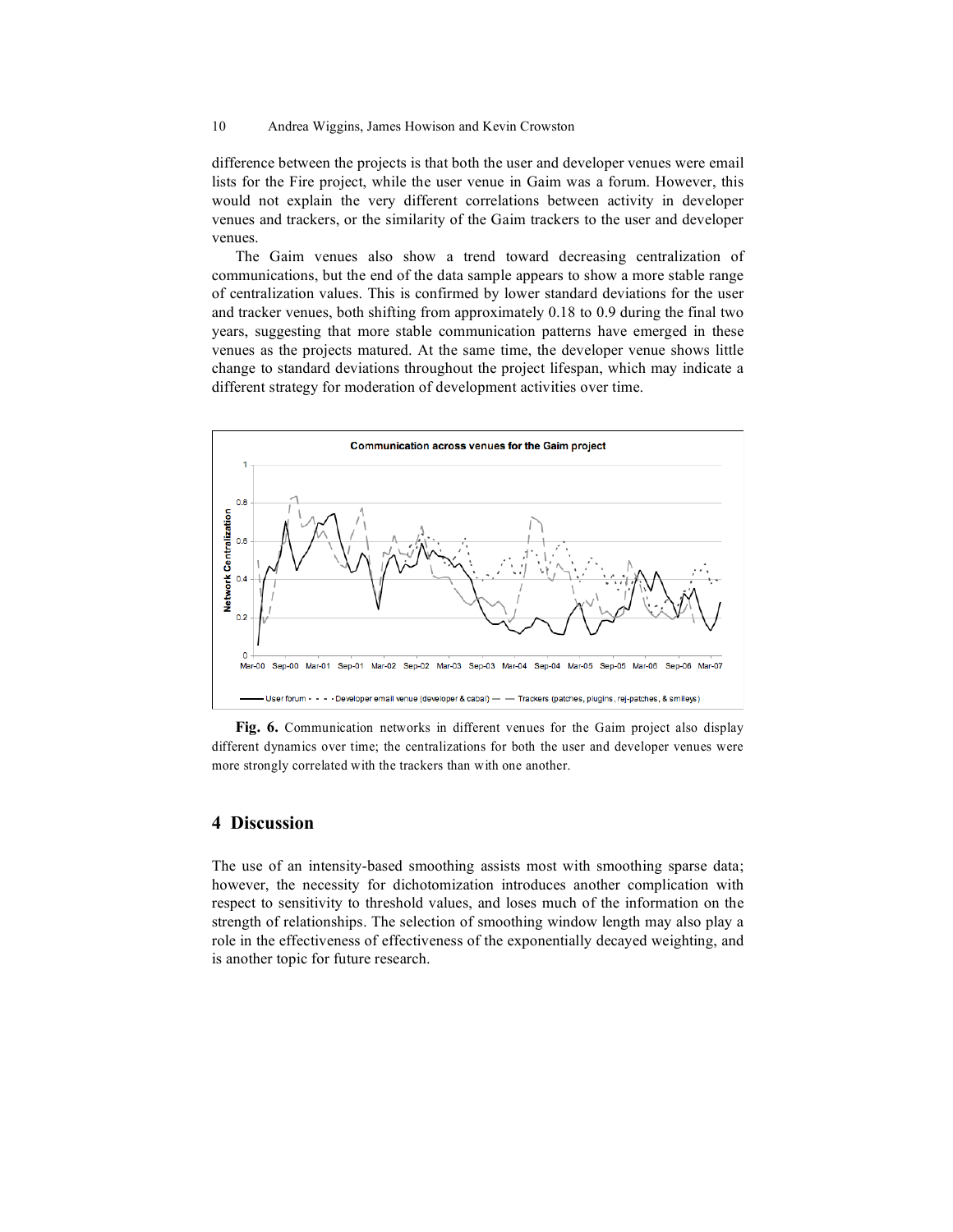Analysis of the dynamics across venues shows different levels of correlation between venues for each project, suggesting that these different communication channels may be proxies for different types of relationships. In both projects, the user venue is more decentralized than the developer venue, reflecting the greater number of participants. Another common feature for all venues in both projects was the overall trend toward decentralization over time, although this could be the result of different influences in each case. In the Fire project, decentralization may be the result of loss of project leadership, while in the successful Gaim project it appears to reflect growth in user participation. As a whole, the variation in communication dynamics suggests that convergent validity is an important consideration for studies of FLOSS communication networks, and care should be taken in the selection of venues for data sampling, as observations in different venues will generate different results.

In addition, an interesting phenomenon was observed in each of the projects' trackers, wherein periodic mass bug closings by very few individuals caused sudden, isolated spikes in centralization values. This apparent "housekeeping" behavior, occurring several years into both of these projects, may be a common practice in managing resources for a long-term FLOSS project. We hope to continue the analysis with a larger number of projects to determine whether this phenomenon is common to other projects, which would pose additional challenges to validity for using bug trackers as a data source for analysis of communication dynamics, but which would also point to rhythms in group work, believed to be important to success in distributed environments [12].

## **5 Conclusion**

The dynamic analysis of FLOSS team communications across channels has provided these findings:

- Communication centralization dynamics vary in different venues, suggesting that communication in these venues may be proxies for different kinds of relationships and that researchers should be cautious in using individual venues to characterize projects.
- Periodic project management activities in the trackers were evident in both projects as batch bug closings by a few individuals caused a sudden, temporary shift to a highly centralized network structure. This is both an interesting behavioral phenomenon and a potential confound to analysis based on bug trackers.
- All venues in both projects tended toward decentralization over time, a pattern we expect to observe in future analysis of additional projects. Periods in which centralization bucks this trend and rises might be particularly interesting for further study.

This paper also contributes an original method for computing exponentially decayed edge weightings in a dynamic network and makes it available to the